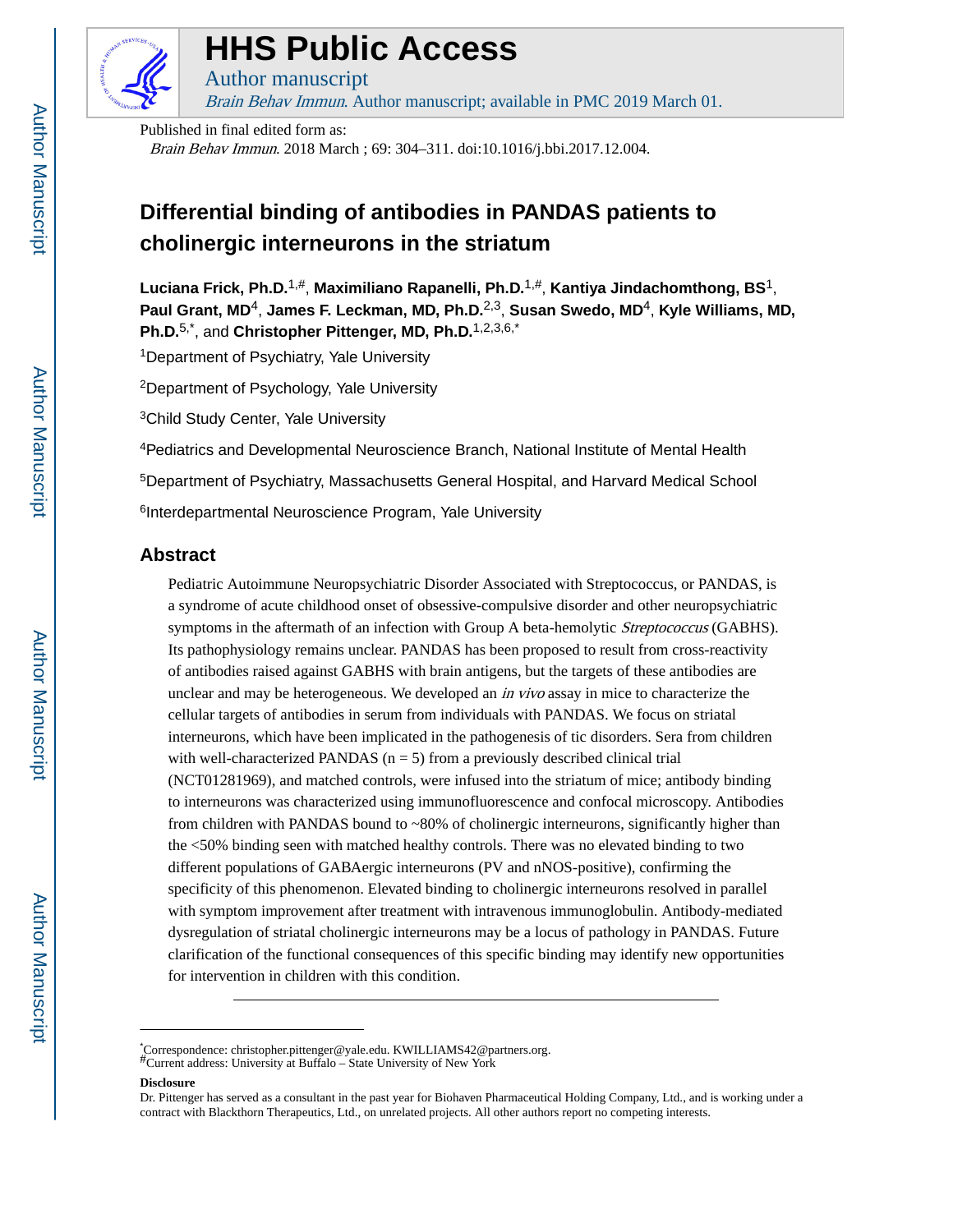## **INTRODUCTION**

Obsessive-compulsive disorder (OCD) and tic disorders often first appear in childhood [1– 3]. In a minority of pediatric OCD cases, onset is unusually abrupt and is accompanied by a range of comparably severe associated neuropsychiatric symptoms. This syndrome has been named Pediatric Acute-onset Neuropsychiatric Syndrome (PANS) [4, 5]. In some instances, this abrupt onset is seen with or after resolution of an infectious illness, suggesting an immune-mediated pathogenesis [6]. Temporal association with infection by group A betahemolytic Streptococcus infection (GABHS, or Streptococcus pyogenes) has been noted with particular frequency; this association has been termed Pediatric Autoimmune Neuropsychiatric Disorder Associated with Streptococcus, or PANDAS [7–9].

By analogy with the pathophysiology of Sydenham's chorea, a neuropsychiatric disorder that also occurs following GABHS infection, it was proposed that infection in susceptible children triggers an autoimmune reaction through molecular mimicry, a process in which host antibodies directed against *Streptococcus pyogenes* cross-react with human proteins [5, 8, 10–12]. In Sydenham's chorea (SC), for example, antibodies from patients have been found to cross-react both against neuronal lysoganglioside and streptococcal N-acetyl-beta-D-glucosamine [12]. Other antibody targets have been described in SC, including the dopamine D2 receptor [13, 14]. Numerous studies have sought to better characterize the PANDAS clinical subgroup, clarify the associated pathophysiology, and identify the brain targets of the autoantibodies [8]. Studies in animals have confirmed the ability of anti-Streptococcal antibodies to produce neural and behavioral abnormalities, further justifying the pursuit of antibody targets that may explain pathogenesis [15–19]. Despite this progress, the PANDAS diagnosis remains somewhat controversial, and its pathophysiology remains to be clearly elucidated [9].

Based on the hypothesized autoimmune etiology, a variety of immunomodulatory therapies have been investigated in children with PANDAS [8]. An early controlled study indicated efficacy of both plasmapheresis and intravenous immunoglobulin (IVIG), compared to placebo [20]. Subsequent clinical experience has continued to suggest benefit from these approaches in some cases [21]. A recent two-site study, performed at Yale and the National Institute of Mental Health, identified children with PANDAS by particularly stringent criteria and treated them with IVIG or placebo (NCT01281969). While IVIG did not separate from placebo during the blinded phase, response rates were robust after the administration of open-label IVIG, which all participants were offered, if their symptoms remained severe after completion of the double-blind phase [22].

Functional and structural abnormalities of the cortico-basal ganglia circuitry have been described in both OCD and tic disorders and are central to most current thinking about their pathophysiology [23–26]. Pathological abnormalities in the striatum have been also reported in PANDAS. Giedd and colleagues [27, 28] found enlarged striatal volume in patients with PANDAS, similar to that seen in those with acute Sydenham's chorea. Striatal abnormalities have been reported to resolve in conjunction with symptoms, either after plasmapheresis [28] or spontaneously [29]. More recently, inflammation of the striatum has been reported in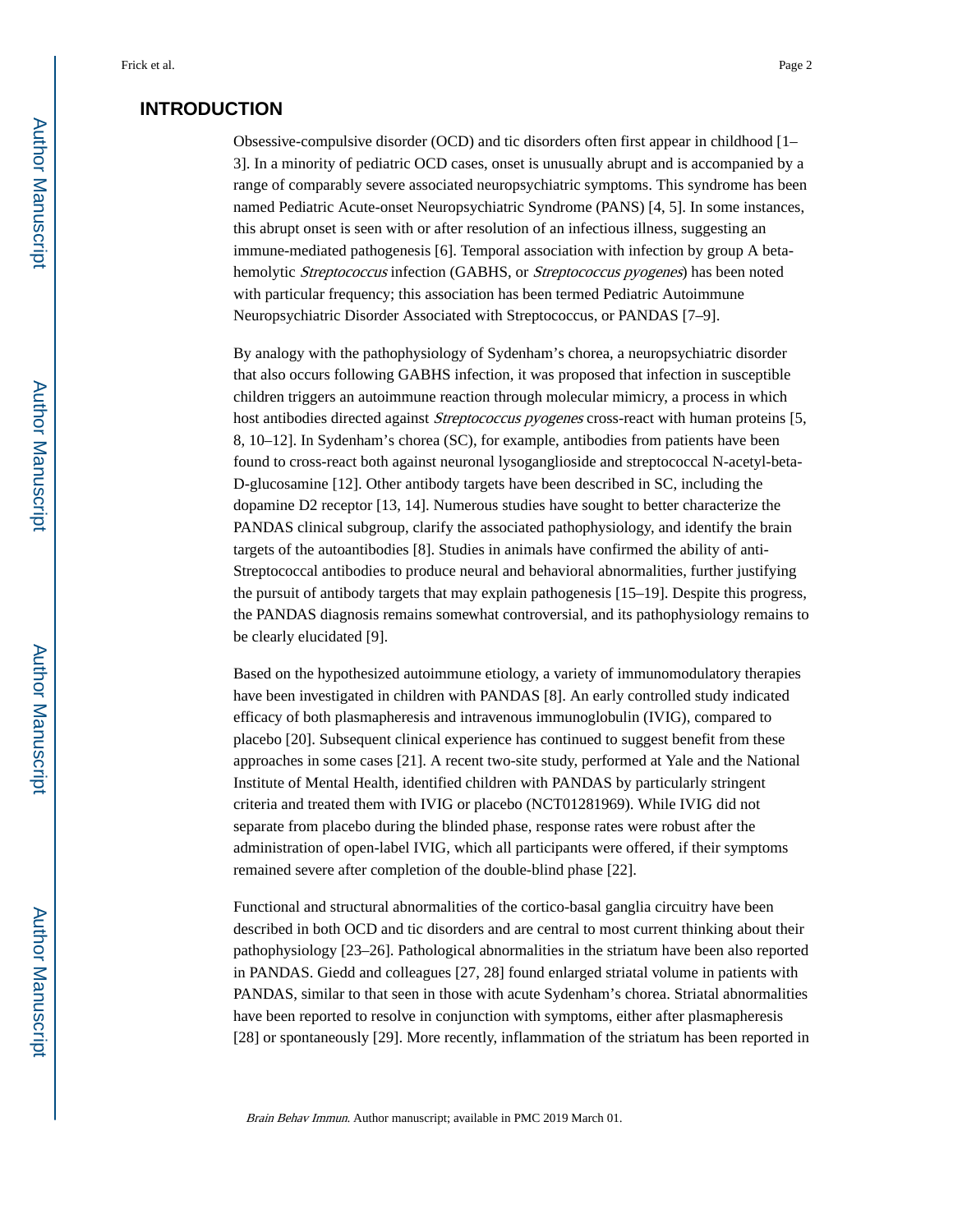PANDAS and Tourette syndrome patients, as measured by positron emission tomography using a marker of microglial activation [30].

The hypothesis that PANDAS derives from molecular mimicry implies the presence of antibodies in PANDAS patients that cross-react with brain antigens, as has been documented in Sydenham's chorea [12]. Indeed, such reactivity has been documented ex vivo [31]. Reactivity of antibodies from individuals with PANDAS against several neuronal proteins, including tubulin, lysoganglioside, and dopamine receptors, has been reported, as has antibody-mediated activation of CaM kinase II; these findings have not been consistent across all studies, perhaps due to etiological heterogeneity [11, 32–35].

The current investigation draws upon recent evidence implicating striatal interneuronal abnormalities in the pathophysiology of tic disorders. Post mortem analyses have identified reduced density of specific populations of striatal interneurons in patients with Tourette syndrome; these include cholinergic interneurons (CINs) and GABAergic interneurons expressing the markers parvalbumin and nNOS [36–38]. Our laboratory has shown that recapitulation of these post-mortem findings in mice, using experimental depletion of cholinergic or parvalbumin-expressing interneurons in the dorsal striatum, produces tic-like phenomenology [39–41]. This suggests that striatal interneuronal dysfunction may play a causal role in tic pathophysiology. The contribution of interneuronal pathology to OCD is less clear.

To date, no studies have investigated reactivity of antibodies from individuals with PANDAS with epitopes present on interneurons. We investigated interneuron targets of PANDAS antibody reactivity using an in vivo model. We infused serum from children with PANDAS into the striatum of mice and characterized the cellular targets of serum antibodies using double immunofluorescence with a panel of cell-specific markers. Samples were drawn from the treatment trial described above, NCT01281969; cases matched particularly stringent clinical criteria for PANDAS (not just PANS), including acute onset of OCD symptoms, presence of characteristic associated symptoms, and documented GABHS infection [22]. Individuals who responded clinically to IVIG treatment were selected for analysis, as responders may be most likely to have antibody-mediated pathophysiology. We report the first evidence for interneuron-reactive antibodies in the pathogenesis of PANDAS.

## **METHODS AND MATERIALS**

#### **Samples from patients diagnosed with PANDAS**

Sera from children with PANDAS were obtained from a recent IVIG trial, NCT01281969 [22]. This randomized, double-blind trial investigated the efficacy of IVIG on PANDAS symptoms. Subjects in the clinical trial were required to meet all diagnostic criteria for PANDAS, including a positive test for beta hemolytic *Streptococcus*, and to have moderate to severe OCD symptoms, as assessed by the Children's Yale-Brown Obsessive Compulsive Scale (CY-BOCS [42]). Ratings were performed by trained clinicians, blinded to the treatment status [12].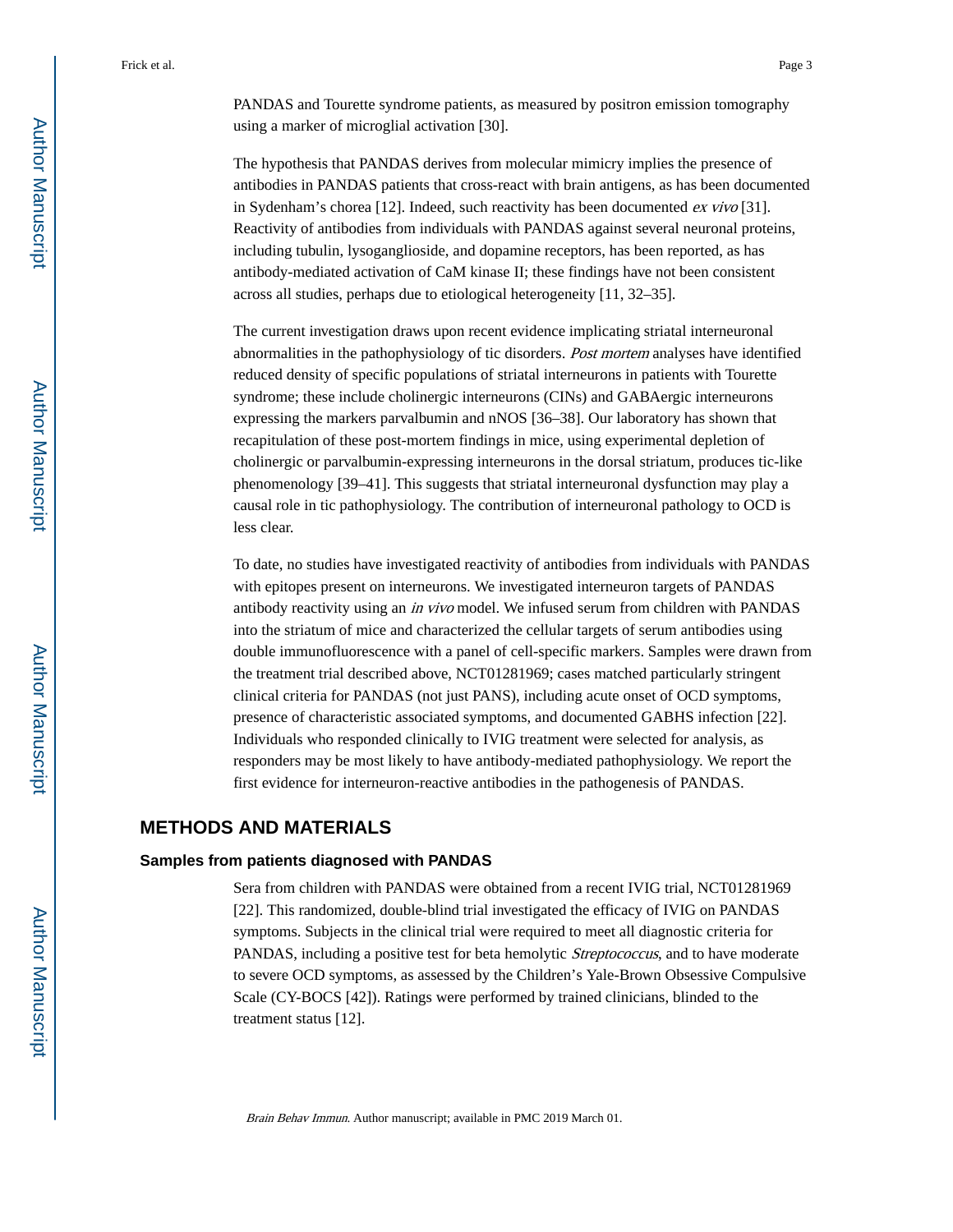For the pilot study (Supplementary Figure 2), three children with PANDAS were selected from this cohort, without applying further selection criteria. To enhance the probability of identifying subjects with antibody-mediated pathophysiology in the main experiment (Figures 1–3), we selected subjects who had a positive clinical response to IVIG, defined as a >35% decrease in the Y-BOCS score (see Figure 4A). One subject from the pilot experiment met these additional criteria and was included in the main experiment (subject B in the pilot, #3 in the main experiment). Two subjects in the main experiment received IVIG during the blinded treatment phase; two received placebo during the blinded phase and IVIG during the subsequent open-label phase, 6 weeks later. The fifth subject received open-label IVIG infusion and follow-up on the same schedule as the others after being excluded from the trial due to anxiety associated with a lumbar puncture. Serum samples used in this analysis were obtained at baseline and at 12 weeks (time points 1 and 3 in the clinical trial; see Figure 4A). The second time point was thus either 6 (2 subjects) or 12 weeks (3 subjects) after IVIG infusion. Of the five subjects in the main experiment, two had mild tics at baseline; three had no tics.

Control subjects for the pilot experiment were drawn from healthy control samples collected at Yale. For the main experiment, well-screened healthy subjects matched to the PANDAS sample for age and gender, also evaluated at the NIMH and stored under equivalent conditions and for equivalent time, were used as controls (see Table 1). None of these healthy controls had clinically significant OCD or tic symptoms.

Serum samples were stored at −80°C until use. These investigations were approved by the Human Investigations Committees of Yale University and the National Institute of Mental Health. All subjects provided assent and parental informed consent. Samples were fully anonymized at the clinical site at NIMH before being sent to the laboratory at Yale for analysis.

## **Mice**

All experiments were conducted under the auspices of the Yale Institutional Animal Care and Use Committee, in accordance with NIH guidelines. Adult female and male C57Bl/6 wild-type or bitransgenic BAC transgenic mice [43], aged 2–4 months, were used for all experiments; there were no significant differences between results from male and female mice. (These BAC transgenic mice were used to identify binding to D1- and D2-expressing medium spiny neurons; this staining was uninformative and is not reported here.) 16 mice were infused in the pilot experiment (2–3 mice/serum sample); 20 mice were infused in the first experiment (2 mice with each of 10 sera), and 20 were used in the follow-up treatment experiment (5 patients; 2 mice with serum from before IVIG treatment and 2 mice with serum from after IVIG treatment).

### **Surgery and serum infusions**

Custom bilateral cannulae were manufactured to target the striatum (3.25 mm long; 4.6 mm space between guides; Plastics One, Roanoke, VA). Cannulae were chronically implanted using standard stereotaxic technique, targeting +0.50 mm anteroposterior, +/−2.3 mm mediolateral, relative to bregma [44]. Animals were anesthetized during surgery with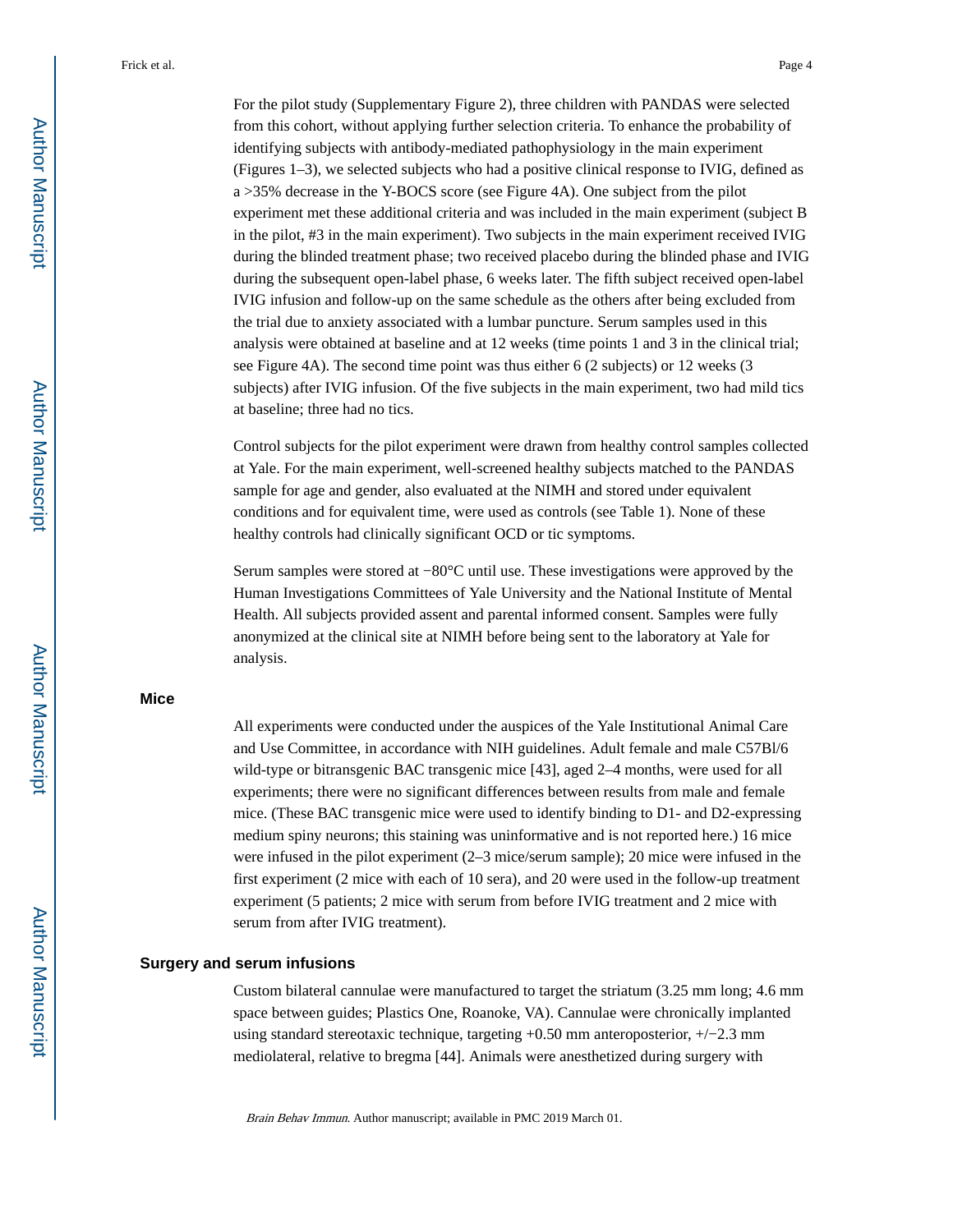Undiluted serum was infused into the striatum simultaneously in the two hemispheres at a fixed rate of 0.1μl/min through customized injectors projecting 0.5 mm beyond the end of the guide cannulae, using a PHD Ultra Pump (Harvard Apparatus).

Pilot experiments determined optimal infusion parameters. Piloting was performed with pooled human serum (Sigma: H4522). Serum was infused unilaterally, varying the volume and number of infusions and the time between the last infusion and animal sacrifice; saline was infused on the contralateral side (Supplementary Figure 1). IgG deposition was identified using immunohistochemistry with rabbit anti-human IgG (1:200 Abcam, Cambridge, MA) and visualized using diaminobenzidine (ABC Kit; Vector Laboratories, Burlingame, CA, USA). Optical density was quantified using ImageJ (NIH, Bethesda, MD, USA), as previously described [45]. Optimal IgG deposition was achieved when animals were infused for 5 consecutive days with 0.5 μl serum and then sacrificed 5 days after the last infusion; these conditions were used for all subsequent experiments.

#### **Immunofluorescence and confocal microscopy**

Mice were euthanized without perfusion. Brains were quickly dissected, fixed in 4% paraformaldehyde for 48h at 4°C, and then transferred into a 30% sucrose solution and allowed to equilibrate at 4°. Brains were sectioned at 30 μm using a cryostat; sections were stored in cryoprotectant solution (30% glycerin + 30% ethylene glycol in PBS) at −20°C until use.

Free-floating sections were washed with PBS, treated with Bloxall Solution (Vector Laboratories), washed again in PBS, incubated in 5% normal donkey serum solution in PBS  $+ 0.3\%$  Triton X100 for 1 hour at room temperature, and then overnight at  $4^{\circ}$  C in the same solution with rabbit anti-human IgG 1:200 (Abcam), together with goat anti-choline acetyltransferase (ChAT; 1:1000, Sigma, St. Louis, MO, USA), mouse anti-neuronal nitric oxide synthase (nNOS; 1:100, Santa Cruz Biotechnology, Dallas, TX), or mouse antiparvalbumin (PV; 1:500; Sigma). For the anti-nNOS and anti-PV antibodies, an additional blockade with Mouse-on-Mouse (MOM) reagent (Vector Laboratories) was included to prevent reactivity of the secondary antibody with endogenous mouse immunoglobulin, following the manufacturer's instructions. Slices were washed 3X with PBS and then incubated with fluorescent secondary antibodies (1:400, Invitrogen, Carlsbad, CA, USA) for one hour at room temperature. Secondary antibodies were: for ChAT immunostatining, Alexa 555-conjugated donkey anti-rabbit and Alexa 633-conjugated donkey anti-goat; for nNOS and PV immunostaining, Alexa 555-conjugated donkey anti-rabbit and Alexa 488 conjugated donkey anti-mouse. Samples were washed again and mounted in Vectashield HardSet Mounting Medium (Vector Labs).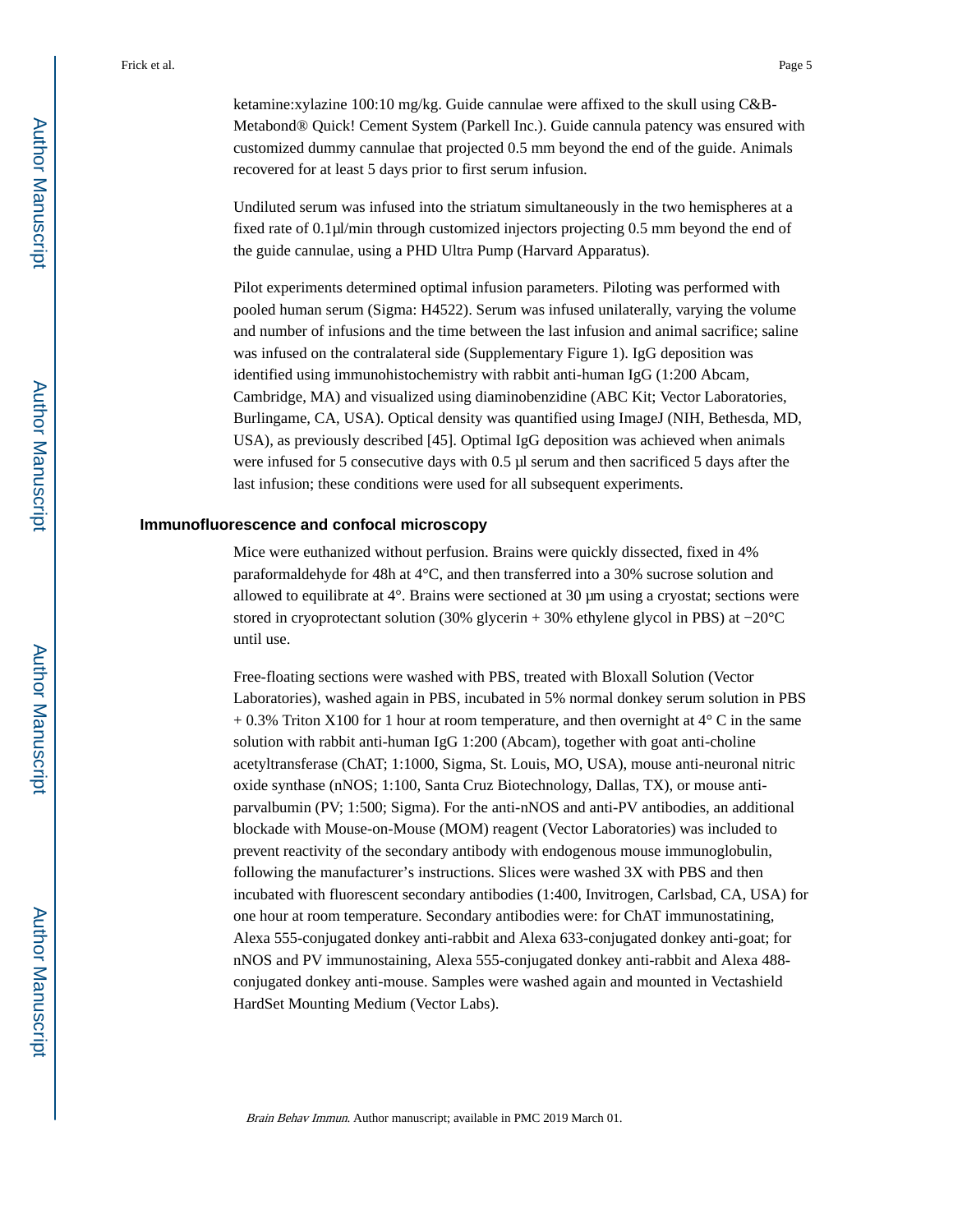Confocal imaging was performed by sequential scanning of slices on an Olympus Fluoview FV-1000 confocal microscope, using a Kalman filter with an acquisition speed of 4 pixel/ sec. 15 μm z-stacks were generated by using a fixed step size of 0.5 μm.

#### **Quantification of serum antibody binding to interneurons**

Two images were obtained from each slice (one per side); several slices per mouse were used to provide a representative sample of the entire mouse striatum, for a total of 8–12 images per mouse. Single- and double-positive cells were counted throughout all images, blind to experimental condition. Cell counts were averaged to produce a single value for each animal. Two mice were infused with each serum; technical variation in infusion and cell counting was very low.

#### **Statistical analysis**

Data were analyzed using Prism 6.0 (GraphPad), except for linear mixed model analysis, which was performed using SPSS 24 (IBM). The unit of analysis was the patient/serum sample, not the slice or the animal. Each data point in the final analysis averages cell counts from  $\sim$  20 slices (8–12 slices from each of 2 animals).

We have examined a small number of rigorously characterized samples, rather than a larger but potentially more heterogeneous clinical group. With an  $N$  of five samples per group in the main experiment, we therefore have 80% power to detect only very large effects  $(d)$ 1.7). We reasoned that examination of a small, homogeneous sample would lead to smaller variance and thus to greater power than examination of a larger but more heterogeneous group.

## **RESULTS**

## **Pilot study**

In a small pilot study, we infused serum from three individuals with PANDAS and three controls into the striatum of adult mice. Binding to ChAT-positive interneurons was elevated after infusion of PANDAS serum, relative to controls; binding to PV-positive interneurons was unchanged (Supplementary Figure 2). These pilot data motivated a larger experiment with more carefully selected PANDAS subjects and optimally matched controls.

Serum infusion produced microgliosis and astrocytosis in the affected striatum. However, this glial activation was qualitatively equivalent after infusion of control and PANDAS serum (Supplementary Figure 3).

#### **Main experiment: Subjects**

Five subjects with PANDAS were selected from the participants in the clinical trial [22] on the basis of their robust clinical response to IVIG; one of these overlapped with the smaller group used in the pilot experiment. These subjects had no history of acute rheumatic fever or Sydenham's chorea, autism, or schizophrenia, or a history of previous immunomodulatory therapy. They were matched for age and gender with 5 healthy controls (see Table 1).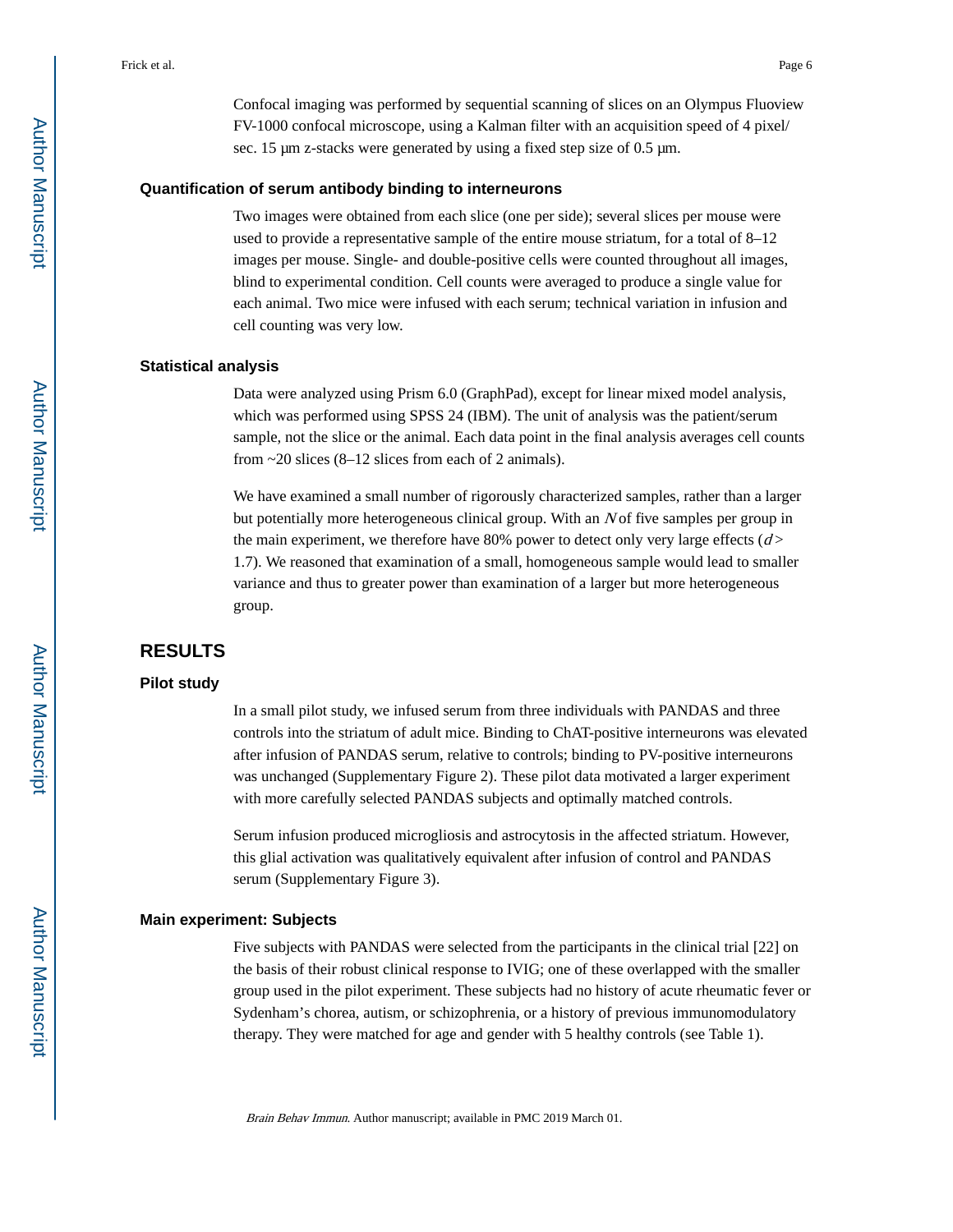PANDAS subjects had slightly but significantly higher IgG levels at baseline than controls  $(p = 0.02)$ .

## **Elevated binding of IgG from PANDAS serum to cholinergic but not GABAergic interneurons**

IgG deposition onto ChAT-positive cholinergic interneurons (CINs) was seen after infusion of both PANDAS and control serum. A larger number of ChAT-positive interneurons, expressed as a fraction of total ChAT+ cells, was bound by antibodies in serum collected at baseline from PANDAS patients, compared to controls (Figure 1). This increased binding had a very large effect size of  $d = 8.1$ . The total number of ChAT-positive interneurons was not altered by PANDAS serum infusion, indicating that this difference does not derive from a non-specific toxic effect (t[8] = 0.89,  $p > 0.4$ ).

We pooled these CIN binding data with data from the pilot experiment (Supplementary Figure 2) using a linear mixed model, coding serum number as a random variable to account for the fact that one sample was included in both experiments. This confirmed a highly significant effect of diagnosis (F[1,23] = 75.8;  $p < 0.001$ ).

In contrast, binding of IgG to  $PV^+$  and  $nNOS^+$  interneurons did not differ between PANDAS and control samples (Figure 2, 3). The nominal trend was towards decreased binding in both cases.

#### **Reversal of CIN antibody deposition after IVIG treatment**

These five patients were selected in part because they all improved substantially following IVIG treatment (Figure 4A). In an independent experiment, we infused sera from the same patients, collected at baseline and 6–12 weeks after IVIG treatment. Infusion was again into 2 mice per serum sample. Binding of IgG to CINs was significantly reduced in convalescent serum (Figure 4B). Improvement in CY-BOCS after treatment correlated significantly with reduction of IgG binding to cholinergic interneurons (Figure 4C).

## **DISCUSSION**

We have identified elevated binding of serum antibodies to cholinergic interneurons (CINs) in the striatum in children with stringently defined PANDAS that responded to IVIG treatment. This represents the first time that immunoreactivity against interneurons in the striatum has been examined in PANDAS and identifies CINs as a potentially important locus of pathology in the disorder.

Several lines of evidence implicate CINs in tic disorders. In postmortem brain from patients with Tourette syndrome, ChAT-positive CINs are reduced in number by approximately 50% in the caudate and the putamen [37, 38]. Moreover, selective virus-mediated depletion of CINs in the dorsolateral striatum of mice, which reproduces the ~50% loss seen postmortem, leads to tic-like stereotypies after either acute stress or psychostimulant challenge [39]. Mutations in the Slit and Trk-like family member 1 (SLITRK1) gene have been associated with Tourette syndrome in rare cases [46, 47]; in the adult striatum, expression of this gene is restricted to CINs [48]. Finally, expression of a number of acetylcholine-related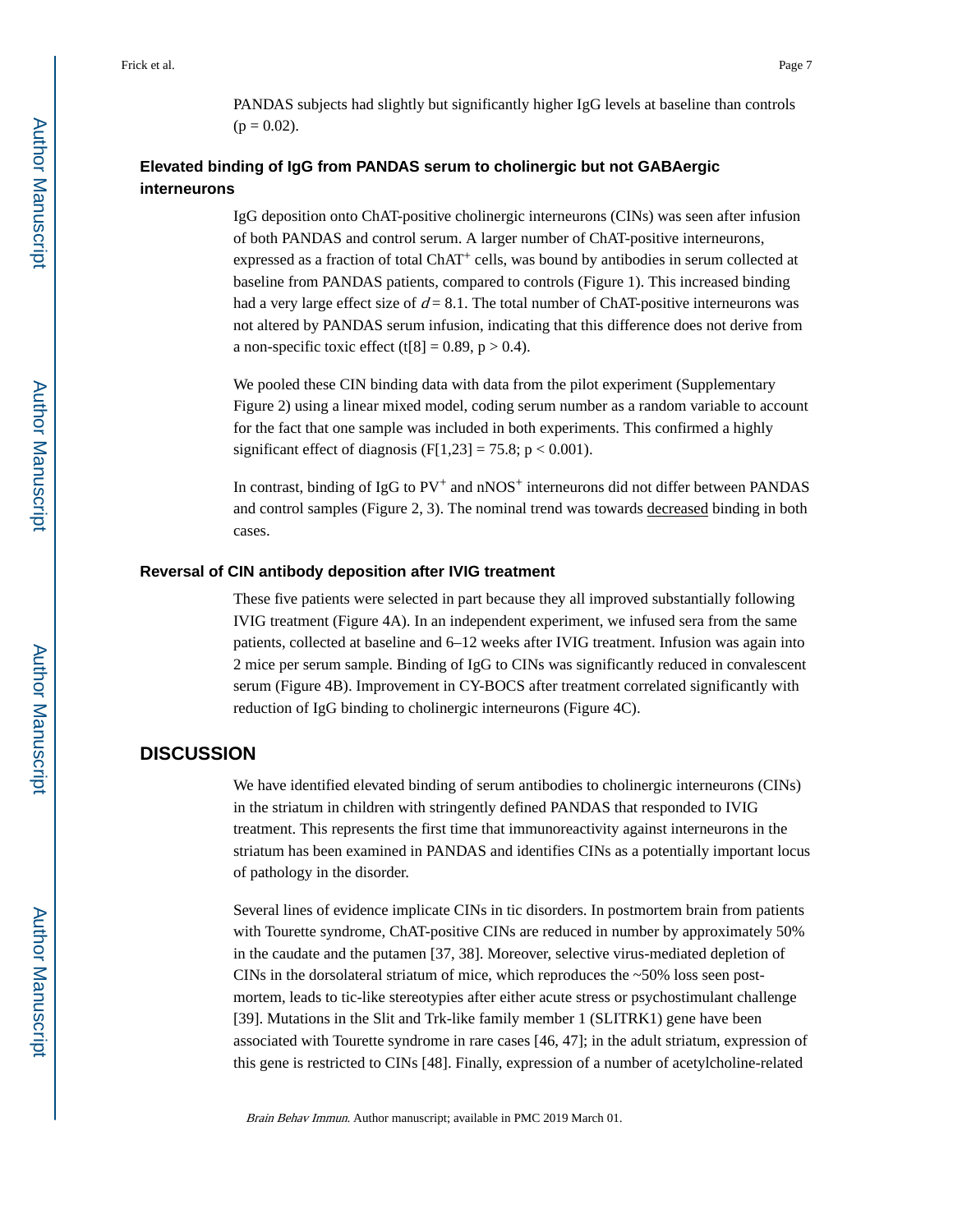genes in blood has been reported to correlate with tic severity in Tourette syndrome, and these genes appear to be differentially spliced in patients [49].

No similar analyses have been reported in OCD. However, the comorbidity between TS and OCD in youth has been reported to be as high as 50% [50], and the two conditions appear to have overlapping pathophysiology [51]. Tic and OCD comorbidity is 60% in PANDAS [7].

In conjunction with our findings, this literature suggests that antibodies that recognize striatal cholinergic interneurons may have a pathogenic role in PANDAS. It is noteworthy that tics were not prominent in the subjects we characterized: two had mild tics at baseline, and three had none. Therefore, the elevated binding of IgG to CINs documented here is not specific to tic symptoms, but rather is associated with PANDAS more generally.

Elevated binding of IgG in PANDAS serum to CINs is specific: there is no differential binding to other interneuron types examined. This specificity is in contrast to post mortem evidence that both  $PV^{+}$  fast spiking interneurons and the nNOS-expressing GABAergic interneurons have also been shown to be affected in adults with severe tics [36–38]. IgG levels were slightly higher in controls, which represents a weakness in our study; however, the specificity of binding increases confidence that differential binding to cholinergic interneurons is not a consequence of this or of other nonspecific abnormalities in the serum, but rather a reflection of specific populations of antibody.

Cholinergic interneurons are well positioned to regulate information processing in the basal ganglia. They differentially regulate D1- and D2-expressing medium spiny neurons through activation of metabotropic ACh receptors [52, 53] and modulate activity of GABAergic interneurons [54]. Cholinergic dysregulation in the dorsal striatum may thus produce an imbalance between the direct and indirect pathways through the basal ganglia, leading to disinhibition of off-target behaviors [55, 56]. Our previous studies of the consequences of cholinergic interneuron depletion *in vivo* show that functional perturbation of these cells can produce relevant phenomenology [39]. We hypothesize that antibody deposition on cholinergic interneurons leads to functional abnormalities, and thereby to PANDAS symptomatology. How antibody binding to these cells might perturb their function, however, remains unclear. Cholinergic interneurons express D2 dopamine receptors, and antibodies in PANDAS have been reported to bind to these receptors in some studies [32]{Morris-Berry, 2013 #39;Cox, 2013 #37}; this represents one possible molecular target that might explain the preferential binding to these interneurons seen here. In vitro, antibodies from PANDAS patients can activate calcium-calmodulin kinase-II in immortalized human neuron-like cells [11, 33, 35]. However, this has not been demonstrated in cholinergic cells.

Our model rests on the assumption that antibodies that recognize cholinergic interneurons in mice will have similar binding in the human brain; this is a limitation. An additional limitation is that binding to tissue does not permit ready identification of the molecular targets to which PANDAS antibodies are binding; this is an important focus of future work. However, the approach employed here has unique advantages. While inflammation and microglial activation can be visualized in vivo in humans [30], IgG deposition cannot, and cell-type specificity of binding is difficult to characterize. Analysis of post-mortem tissue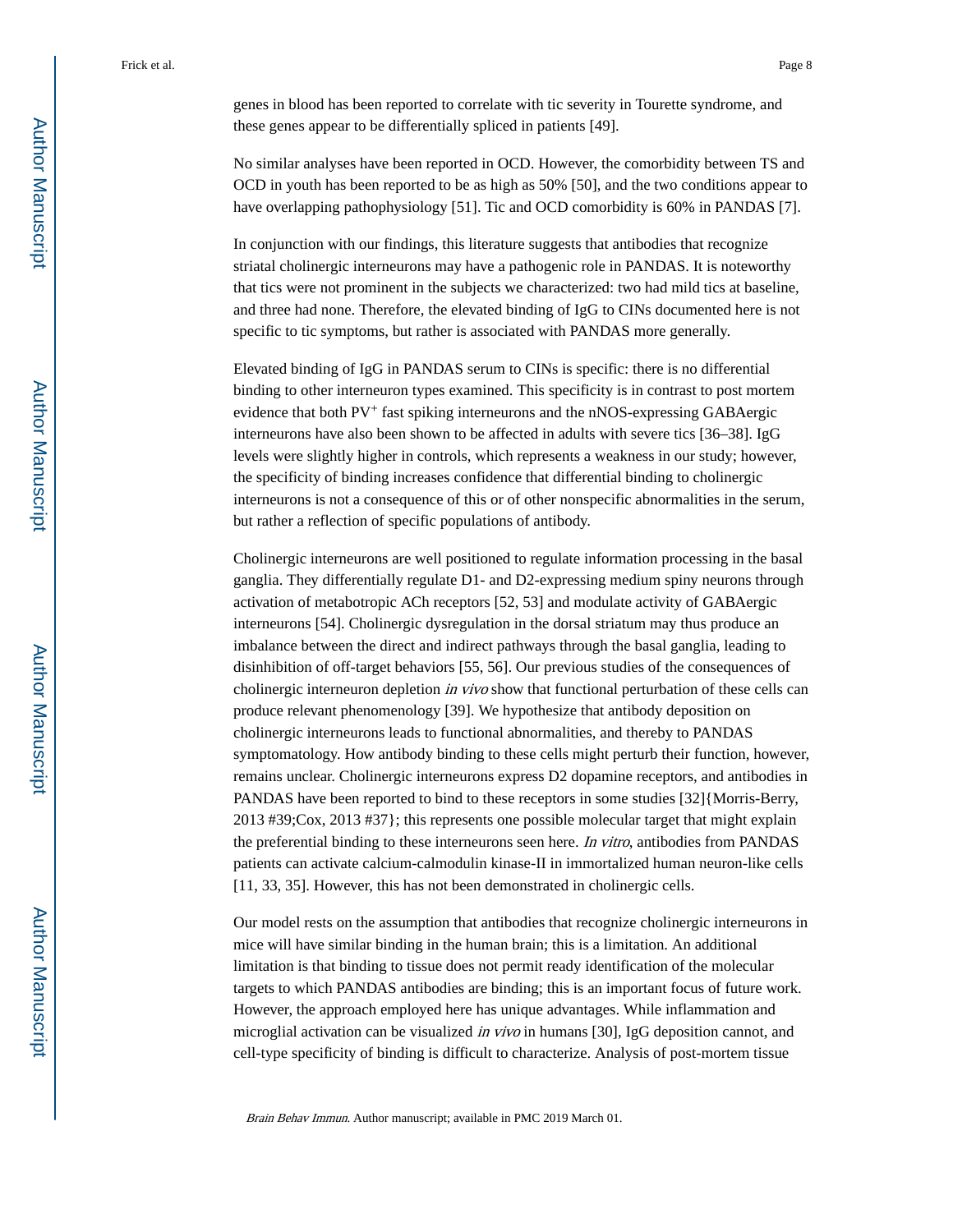can be used to characterize abnormalities in chronic illness, and post-mortem analysis of individuals with severe TS has revealed microglial activation [38]; but tissue for postmortem analysis is scarce and often heterogeneous, and repeated characterization after treatment, such as we present here, is obviously not possible. Furthermore, the use of human post-mortem tissue to evaluate autoantibodies in human serum samples is limited by numerous technical challenges, including interference from formaldehyde tissue preservatives and non-specific brain IgG deposition. Thus, the use of murine brain tissue for the characterization of human anti-brain antibodies may represent an important "first-pass" tool for antibody identification. A similar approach has been used, with success, in the identification of antibodies in autoimmune encephalitis, particularly anti-NMDA receptor encephalitis [57]. An additional advantage is that we can investigate binding by cell type, rather than molecular target, which may be a more sensitive approach if antibody targets are heterogeneous.

IVIG treatment has been reported to ameliorate symptoms in PANDAS in some cases [20– 22]. In the recent clinical trial from which our clinical samples are drawn, patients who received blinded IVIG treatment did not separate from controls in the primary analysis of the blinded phase, but a majority of patients responded after receiving IVIG during either the blinded or open-label phase [22]. Because our goal here was to identify potential pathophysiological mechanisms, and not to establish characteristics of the full clinical cohort, we selected subjects who demonstrated a robust clinical response to IVIG. This clinical response was paralleled by reduced binding of antibodies to striatal cholinergic interneurons. This correlation supports the conclusion that IVIG may produce clinical response by reducing pathogenic antibodies. Similar declines in antibody reactivity have been reported in convalescent serum from PANDAS [15] and Sydenham's chorea [12], though not previously to our knowledge after IVIG treatment.

These results do not exclude the possibility of other pathogenic cellular targets in PANDAS serum. PANDAS is likely to be etiologically heterogeneous. D1- and D2-expressing medium spiny neurons represent the majority of striatal neurons; and several studies have suggested that they may be targeted by autoantibodies in PANDAS, in at least some cases [32–35].

In addition, our results do not establish that this abnormality is unique to PANDAS. We have examined a small number of extensively characterized patients, selected so as to maximize the a priori likelihood of identifying antibody-mediated pathophysiology. Future examination of larger cohorts and a more diverse set of patients, including individuals with Tourette syndrome, non-PANDAS pediatric-onset OCD, and Sydenham's chorea would better demarcate the clinical correlates of antibody reactivity against CINs and might reveal different patterns of antibody deposition in distinct populations of interneurons in other groups of patients. The approach described here is extremely laborious; now that the CINs have been identified as a cellular target of interest, it may be possible to do more focused analyses in these broader clinical cohorts using ex vivo methods.

In summary, our *in vivo* approach to characterizing antibody reactivity in patients with PANDAS has identified a novel candidate pathophysiology: specific autoantibody binding to striatal cholinergic interneurons. This focus on cholinergic interneurons fits well with the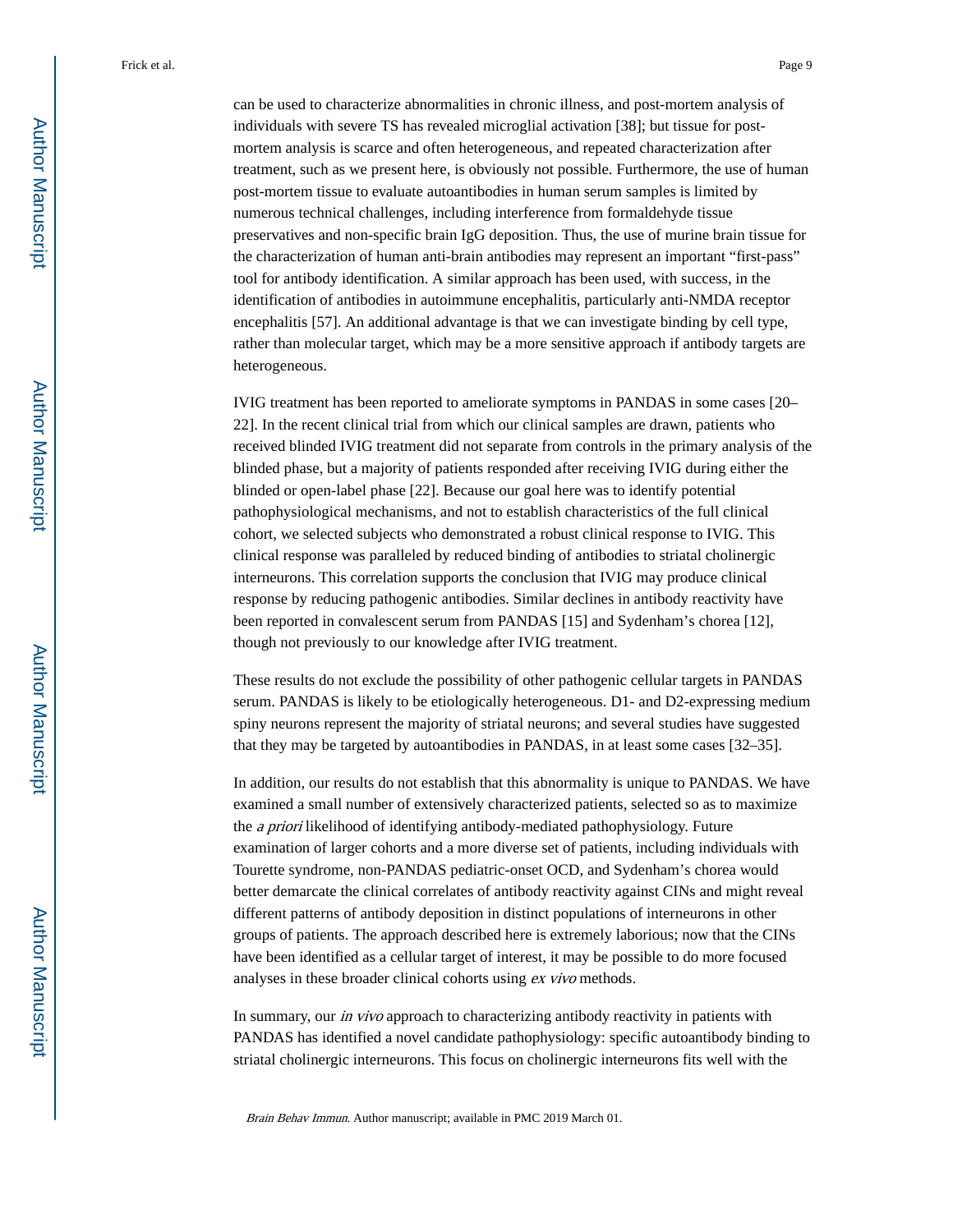developing appreciation of the role of these cells in tic disorders. Identification of the specific antigens on these cells and the functional consequences of antibody binding may open new avenues for the understanding and treatment of PANDAS and related conditions.

## **Supplementary Material**

Refer to Web version on PubMed Central for supplementary material.

## **Acknowledgments**

The authors gratefully acknowledge Cristan Farmer, Ph.D., for help with clinical data management. This work was supported by grants from the International OCD Foundation (LF), Massachusetts General Hospital (CP, KW), the National Institute of Mental Health (SS, CP), the Allison Family Foundation (CP), and the State of Connecticut through its support of the Ribicoff Research Facilities at the Connecticut Mental Health Center.

## **References**

- 1. Regier DA, Narrow WE, Rae DS. The epidemiology of anxiety disorders: the Epidemiologic Catchment Area (ECA) experience. J Psychiatr Res. 1990; 24(Suppl 2):3–14. [PubMed: 2280373]
- 2. Scahill L, Tanner C, Dure L. The epidemiology of tics and Tourette syndrome in children and adolescents. Adv Neurol. 2001; 85:261–71. [PubMed: 11530433]
- 3. Taylor S. Early versus late onset obsessive-compulsive disorder: evidence for distinct subtypes. Clin Psychol Rev. 2011; 31(7):1083–100. [PubMed: 21820387]
- 4. Chang K, et al. Clinical evaluation of youth with pediatric acute-onset neuropsychiatric syndrome (PANS): recommendations from the 2013 PANS Consensus Conference. J Child Adolesc Psychopharmacol. 2015; 25(1):3–13. [PubMed: 25325534]
- 5. Swedo SE, Leckman JF, Rose NR. From research subgroup to clinical syndrome: Modifying the PANDAS criteria to describe PANS (Pediatric Acute-onset Neuropsychiatric Syndrome). Pediatric Therapeutics. 2012; 2(2):1–8.
- 6. Allen AJ, Leonard HL, Swedo SE. Case study: a new infection-triggered, autoimmune subtype of pediatric OCD and Tourette's syndrome. J Am Acad Child Adolesc Psychiatry. 1995; 34(3):307–11. [PubMed: 7896671]
- 7. Swedo SE, et al. Pediatric autoimmune neuropsychiatric disorders associated with streptococcal infections: clinical description of the first 50 cases. Am J Psychiatry. 1998; 155(2):264–71. [PubMed: 9464208]
- 8. Williams KA, Swedo SE. Post-infectious autoimmune disorders: Sydenham's chorea, PANDAS and beyond. Brain Research. 2015; 1617:144–154. [PubMed: 25301689]
- 9. Swedo, S., Williams, K. PANDAS as a post-Streptococcal autoimmune neuropsychiatric form of OCD. In: Pittenger, C., editor. Obsessive-Compulsive Disorder: Phenomenology, Pathophysiology, and Treatment. Oxford University Press; New York: 2017. p. 311-321.
- 10. Carapetis JR, et al. Acute rheumatic fever and rheumatic heart disease. Nat Rev Dis Primers. 2016; 2:15084. [PubMed: 27188830]
- 11. Kirvan CA, et al. Antibody-mediated neuronal cell signaling in behavior and movement disorders. J Neuroimmunol. 2006; 179(1–2):173–9. [PubMed: 16875742]
- 12. Kirvan CA, et al. Mimicry and autoantibody-mediated neuronal cell signaling in Sydenham chorea. Nat Med. 2003; 9(7):914–20. [PubMed: 12819778]
- 13. Ben-Pazi H, Stoner JA, Cunningham MW. Dopamine receptor autoantibodies correlate with symptoms in Sydenham's chorea. PLoS One. 2013; 8(9):e73516. [PubMed: 24073196]
- 14. Dale RC, et al. Antibodies to surface dopamine-2 receptor in autoimmune movement and psychiatric disorders. Brain. 2012; 135:3453–3468. [PubMed: 23065479]
- 15. Brimberg L, et al. Behavioral, pharmacological, and immunological abnormalities after streptococcal exposure: a novel rat model of Sydenham chorea and related neuropsychiatric disorders. Neuropsychopharmacology. 2012; 37(9):2076–87. [PubMed: 22534626]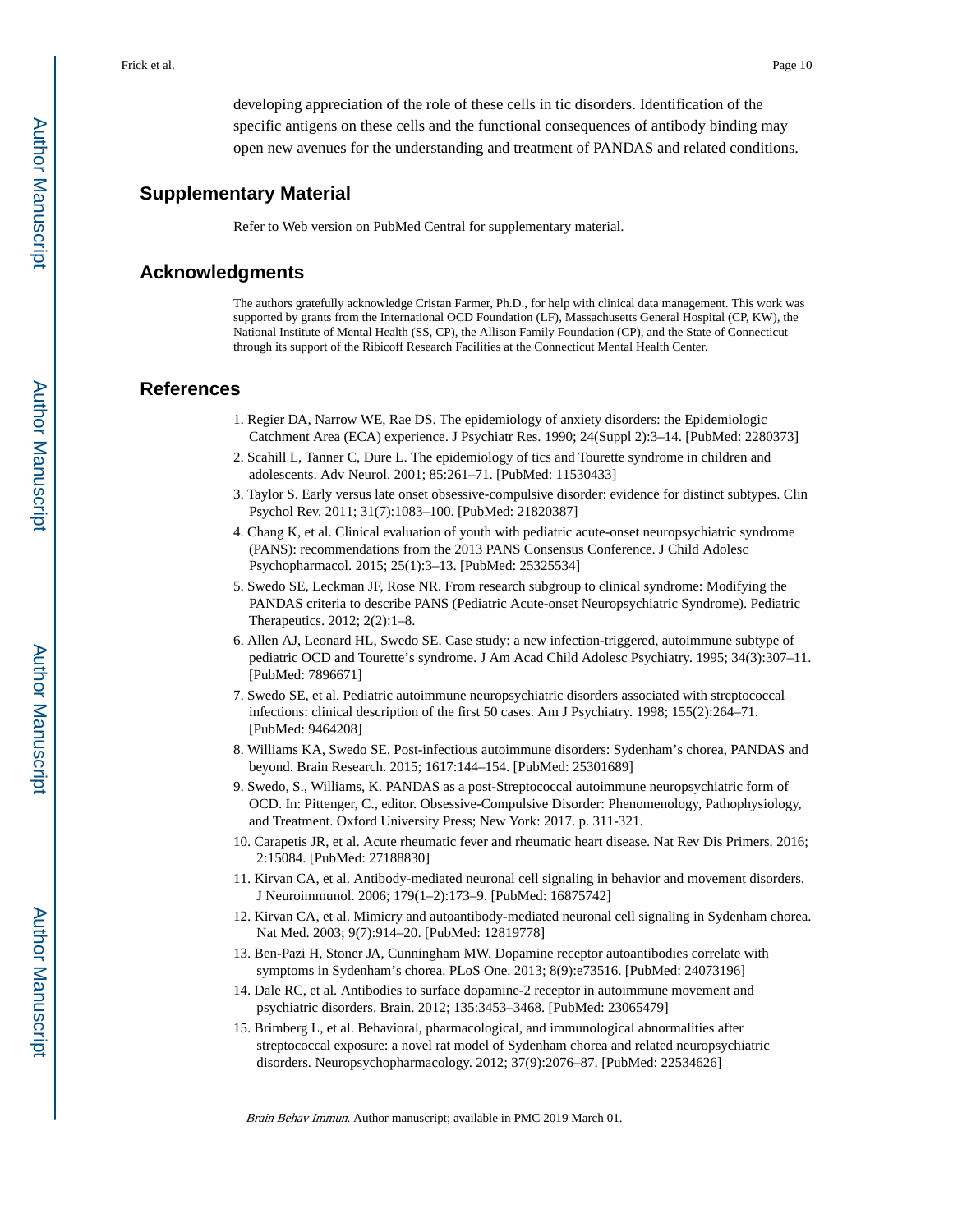- 16. Lotan D, et al. Behavioral and neural effects of intra-striatal infusion of anti-streptococcal antibodies in rats. Brain Behav Immun. 2014; 38:249–62. [PubMed: 24561489]
- 17. Yaddanapudi K, et al. Passive transfer of streptococcus-induced antibodies reproduces behavioral disturbances in a mouse model of pediatric autoimmune neuropsychiatric disorders associated with streptococcal infection. Mol Psychiatry. 2010; 15(7):712–26. [PubMed: 19668249]
- 18. Spinello C, Laviola G, Macri S. Pediatric autoimmune disorders associated with Streptococcal infections and Tourette's syndrome in preclinical studies. Front Neurosi. 2016; 10:310.
- 19. Macri S, et al. Animal models recapitulating the multifactorial etiology of Toruette syndrome. Int Rev Neurobiol. 2013; 112:211–37. [PubMed: 24295623]
- 20. Perlmutter SJ, et al. Therapeutic plasma exchange and intravenous immunoglobulin for obsessivecompulsive disorder and tic disorders in childhood. Lancet. 1999; 354(9185):1153–8. [PubMed: 10513708]
- 21. Kovacevic M, Grant P, Swedo SE. Use of intravenous immunoglobulin in the treatment of twelve youths with pediatric autoimmune neuropsychiatric disorders associated with streptococcal infections. J Child Adolesc Psychopharmacol. 2015; 25(1):65–9. [PubMed: 25658609]
- 22. Williams KA, et al. Randomized, controlled trial of intavenous immunoglobulin for pediatric autoimmune neuropsychiatric disorder associated with Streptococcal infections. J Am Acad Child Adolesc Psychiatry. 2016 EPub.
- 23. Graybiel AM, Rauch SL. Toward a neurobiology of obsessive-compulsive disorder. Neuron. 2000; 28(2):343–7. [PubMed: 11144344]
- 24. Menzies L, et al. Integrating evidence from neuroimaging and neuropsychological studies of obsessive-compulsive disorder: the orbitofronto-striatal model revisited. Neurosci Biobehav Rev. 2008; 32(3):525–49. [PubMed: 18061263]
- 25. Leckman JF, et al. Neurobiological substrates of Tourette's disorder. J Child Adolesc Psychopharmacol. 2010; 20(4):237–47. [PubMed: 20807062]
- 26. Williams, K., et al. Tourette syndrome. In: CDS, et al., editors. Neurobiology of Mental Illness. 4. Oxford University Press; New York: 2013.
- 27. Giedd JN, et al. MRI assessment of children with obsessive-compulsive disorder or tics associated with streptococcal infection. Am J Psychiatry. 2000; 157(2):281–3. [PubMed: 10671403]
- 28. Giedd JN, et al. Case study: acute basal ganglia enlargement and obsessive-compulsive symptoms in an adolescent boy. J Am Acad Child Adolesc Psychiatry. 1996; 35(7):913–5. [PubMed: 8768351]
- 29. Elia J, et al. PANDAS with catatonia: a case report. Therapeutic response to lorazepam and plasmapheresis. J Am Acad Child Adolesc Psychiatry. 2005; 44(11):1145–50. [PubMed: 16239863]
- 30. Kumar A, Williams MT, Chugani HT. Evaluation of basal ganglia and thalamic inflammation in children with pediatric autoimmune neuropsychiatric disorders associated with streptococcal infection and tourette syndrome: a positron emission tomographic (PET) study using 11C-[R]- PK11195. J Child Neurol. 2015; 30(6):749–56. [PubMed: 25117419]
- 31. Singer HS, et al. Anti-basal ganglia antibodies in PANDAS. Mov Disord. 2004; 19(4):406–15. [PubMed: 15077238]
- 32. Cox CJ, et al. Brain human monoclonal autoantibody from sydenham chorea targets dopaminergic neurons in transgenic mice and signals dopamine D2 receptor: implications in human disease. J Immunol. 2013; 191(11):5524–41. [PubMed: 24184556]
- 33. Cox CJ, et al. Antineuronal antibodies in a heterogeneous group of youth and young adults with tics and obsessive-compulsive disorder. J Child Adolesc Psychopharmacol. 2015; 25(1):76–85. [PubMed: 25658702]
- 34. Morris-Berry CM, et al. Anti-streptococcal, tubulin, and dopamine receptor 2 antibodies in children with PANDAS and Tourette syndrome: single-point and longitudinal assessments. J Neuroimmunol. 2013; 264(1–2):106–13. [PubMed: 24080310]
- 35. Singer HS, et al. Neuronal antibody biomarkers for Sydenham's chorea identify a new group of children with chronic recurrent episodic acute exacerbations of tic and obsessive compulsive symptoms following a streptococcal infection. PLoS One. 2015; 10(3):e0120499. [PubMed: 25793715]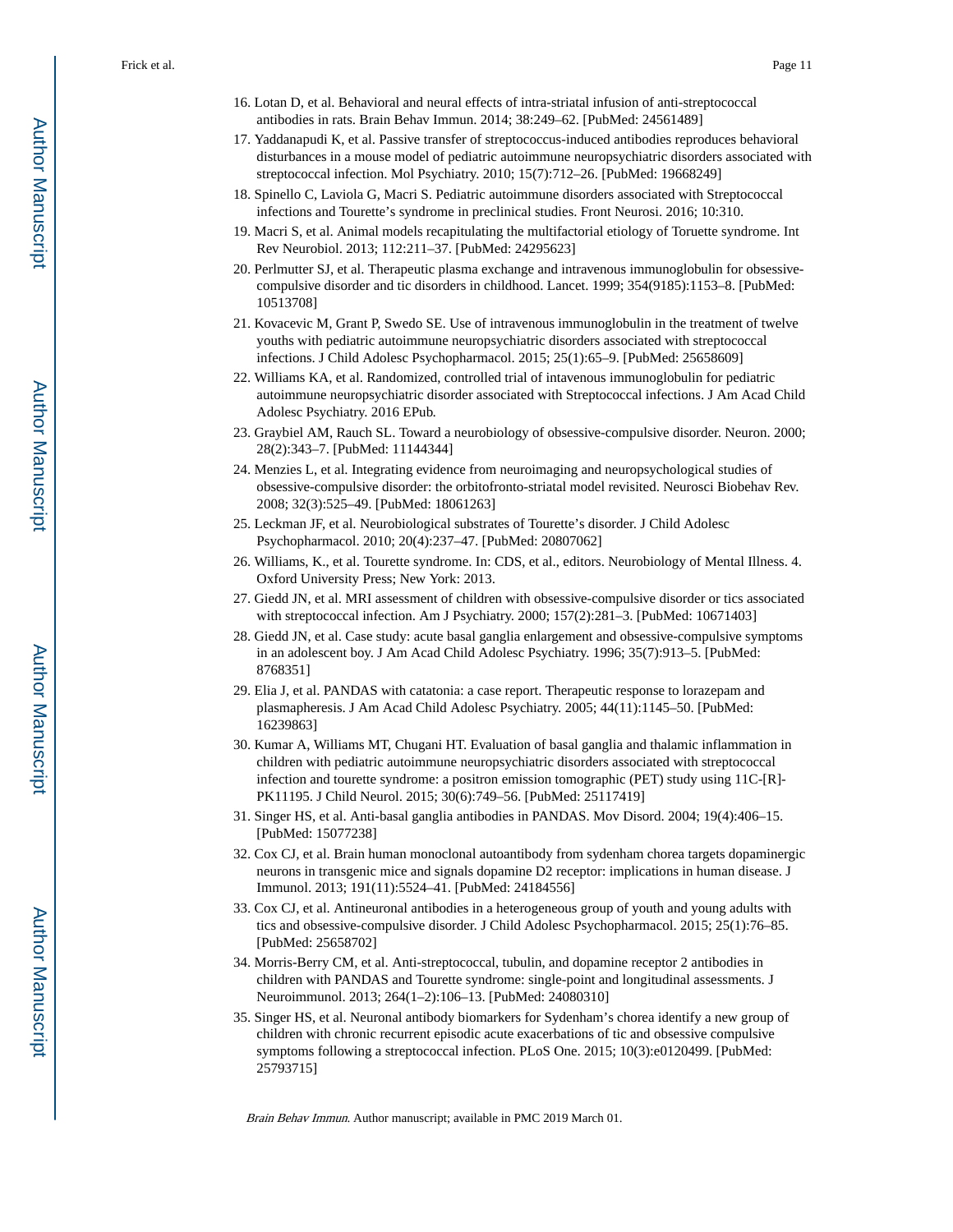- 36. Kalanithi PS, et al. Altered parvalbumin-positive neuron distribution in basal ganglia of individuals with Tourette syndrome. Proc Natl Acad Sci U S A. 2005; 102(37):13307–12. [PubMed: 16131542]
- 37. Kataoka Y, et al. Decreased number of parvalbumin and cholinergic interneurons in the striatum of individuals with Tourette syndrome. J Comp Neurol. 2010; 518(3):277–91. [PubMed: 19941350]
- 38. Lennington JB, et al. Transcriptome Analysis of the Human Striatum in Tourette Syndrome. Biol Psychiatry. 2016; 79(5):372–82. [PubMed: 25199956]
- 39. Xu M, et al. Targeted ablation of cholinergic interneurons in the dorsolateral striatum produces behavioral manifestations of Tourette syndrome. Proc Natl Acad Sci U S A. 2015; 112(3):893–8. [PubMed: 25561540]
- 40. Xu M, Li L, Pittenger C. Ablation of fast-spiking interneurons in the dorsal striatum, recapitulating abnormalities seen post-mortem in Tourette syndrome, produces anxiety and elevated grooming. Neuroscience. 2016; 324:321–9. [PubMed: 26968763]
- 41. Rapanelli M, et al. Target interneuron depletion in the dorsal striatum produces autism-like behavioral abnormalities in male but not female mice. Biol Psychiatry. 2017
- 42. Scahill L, et al. Children's Yale-Brown Obsessive Compulsive Scale: reliability and validity. J Am Acad Child Adolesc Psychiatry. 1997; 36(6):844–52. [PubMed: 9183141]
- 43. Bateup HS, et al. Cell type-specific regulation of DARPP-32 phosphorylation by psychostimulant and antipsychotic drugs. Nat Neurosci. 2008; 11(8):932–9. [PubMed: 18622401]
- 44. Paxinos, G., Franklin, KBJ. Compact. 2. Amsterdam; Boston: Elsevier Academic Press; 2004. The mouse brain in stereotaxic coordinates.
- 45. Frick L, et al. Histamine regulation of microglia: Gene-environment interaction in the regulation of central nervous system inflammation. Brain Behav Immun. 2016; 57:326–37. [PubMed: 27381299]
- 46. Abelson JF, et al. Sequence variants in SLITRK1 are associated with Tourette's syndrome. Science. 2005; 310(5746):317–20. [PubMed: 16224024]
- 47. O'Roak BJ, et al. Additional support for the association of SLITRK1 var321 and Tourette syndrome. Mol Psychiatry. 2010; 15(5):447–50. [PubMed: 20351724]
- 48. Stillman AA, et al. Developmentally regulated and evolutionarily conserved expression of SLITRK1 in brain circuits implicated in Tourette syndrome. J Comp Neurol. 2009; 513(1):21–37. [PubMed: 19105198]
- 49. Tian Y, et al. GABA- and acetylcholine-related gene expression in blood correlate with tic severity and microarray evidence for alternative splicing in Tourette syndrome: a pilot study. Brain Res. 2011; 1381:228–36. [PubMed: 21241679]
- 50. Hirschtritt ME, et al. Lifetime prevalence, age of risk, and genetic relationships of comorbid psychiatric disorders in Tourette syndrome. JAMA Psychiatry. 2015; 72(4):325–33. [PubMed: 25671412]
- 51. Pittenger, C. The neurobiology of tic disorders and obsessive-compulsive disorder: human and animal studies. In: Nestler, E., et al., editors. Charney and Nestler's Neurobiology of Mental Illness. Oxford University Press; New York: 2017.
- 52. Ding JB, et al. Thalamic gating of corticostriatal signaling by cholinergic interneurons. Neuron. 2010; 67(2):294–307. [PubMed: 20670836]
- 53. Lim SA, Kang UJ, McGehee DS. Striatal cholinergic interneuron regulation and circuit effects. Front Synaptic Neurosci. 2014; 6:22. [PubMed: 25374536]
- 54. Faust TW, et al. Neostriatal GABAergic Interneurons Mediate Cholinergic Inhibition of Spiny Projection Neurons. J Neurosci. 2016; 36(36):9505–11. [PubMed: 27605623]
- 55. Albin RL, Mink JW. Recent advances in Tourette syndrome research. Trends Neurosci. 2006; 29(3):175–82. [PubMed: 16430974]
- 56. Saxena S, et al. Neuroimaging and frontal-subcortical circuitry in obsessive-compulsive disorder. Br J Psychiatry Suppl. 1998; (35):26–37.
- 57. Lancaster E, Martinez-Hernandez E, Dalmau J. Encephalitis and antibodies to synaptic and neuronal cell surface proteins. Neurology. 2011; 77(2):179–89. [PubMed: 21747075]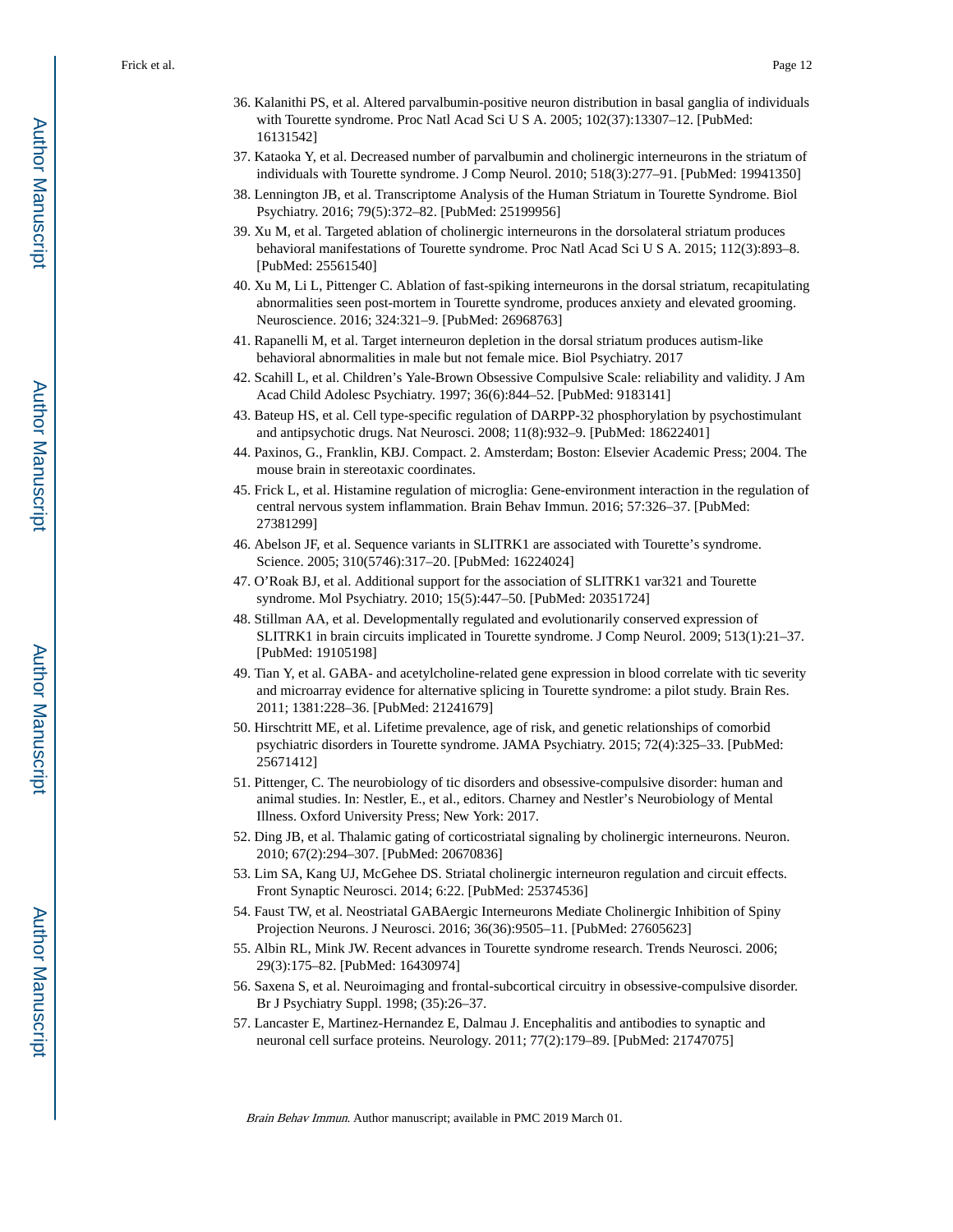

**Figure 1. PANDAS autoantibodies differentially bind to ChAT interneurons in the basal ganglia** Deposition of antibodies from control and PANDAS sera (collected at baseline from highly symptomatic patients) onto ChAT-positive interneurons (CINs) in vivo was evaluated by double immunofluorescent staining and confocal microscopy, using anti-human IgG (red) and anti-ChAT antibodies (green). Antibodies from both control and PANDAS serum were deposited onto CINs, but a significantly larger number of  $ChAT<sup>+</sup>IGG<sup>+</sup>$  cells (arrowheads), as a fraction of total ChAT+ cells, was observed in PANDAS samples, compared to healthy controls (N=5 samples per group, 2 mice per sample; two-tailed t-test:  $t[8] = 12.90$ ; p < 0.0001). Insets illustrate binding to a single ChAT<sup>+</sup> cell at higher magnification. Scale bar = 100 μm.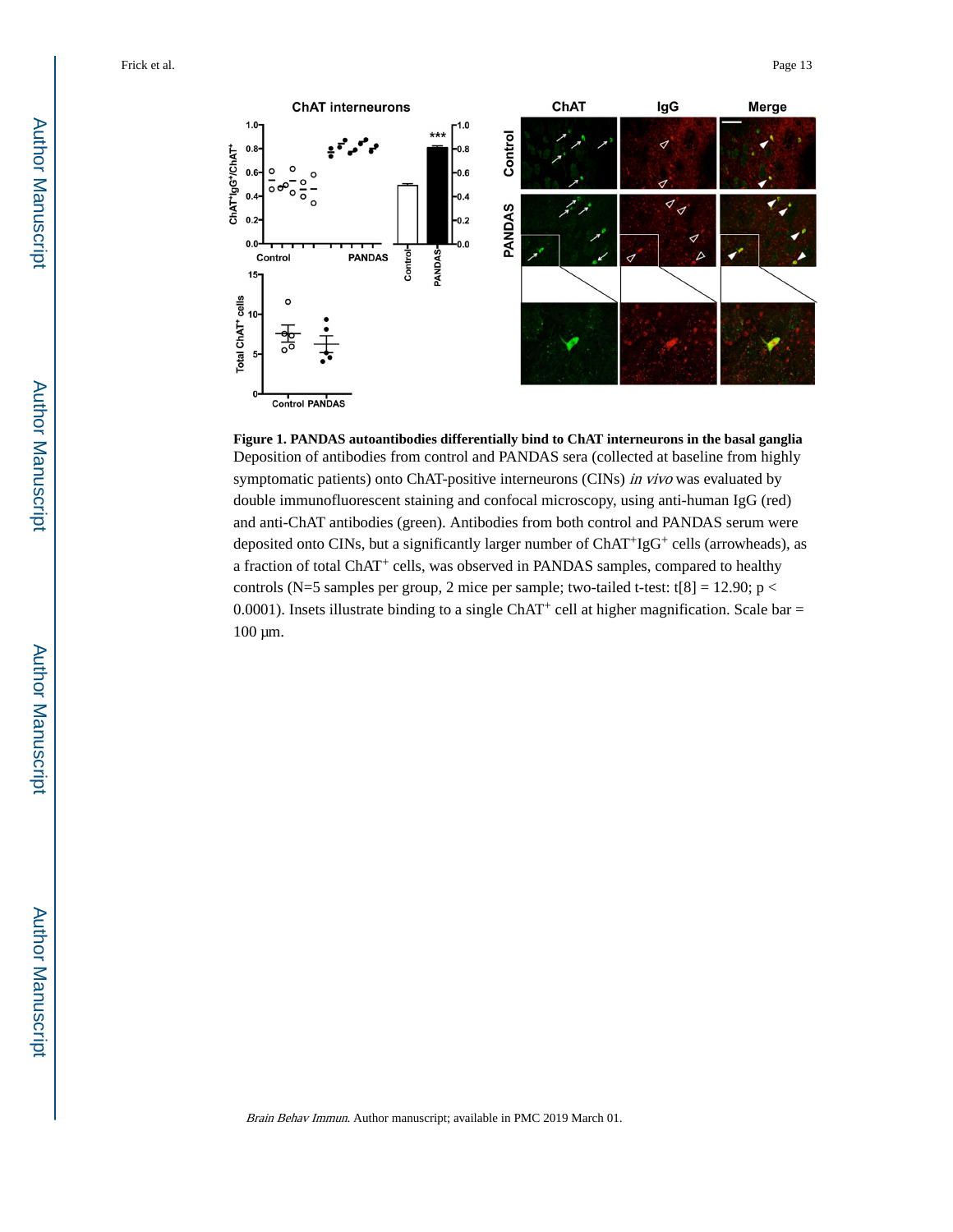

#### **Figure 2. PANDAS autoantibodies do not show elevated binding to parvalbumin-positive GABAergic interneurons**

No differences between PANDAS and control serum in antibody deposition onto PV-positive interneurons were observed (two-tailed t-test: t[8] = 1.7,  $p = 0.13$ ). Scale bar = 100  $\mu$ m.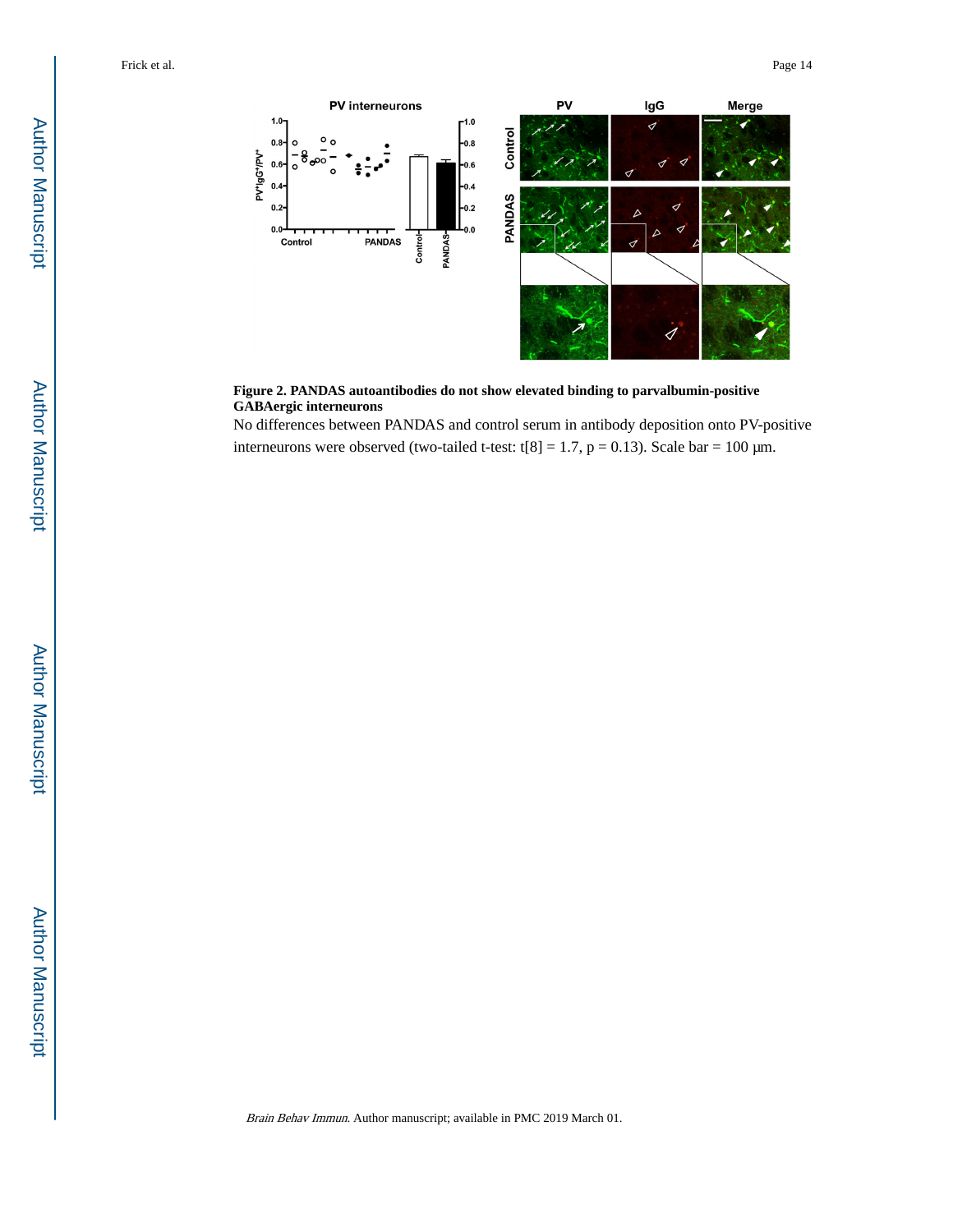

**Figure 3. PANDAS autoantibodies do not show elevated binding to nNOS-positive GABAergic interneurons**

No differences between PANDAS and control serum in antibody deposition onto nNOS interneurons were observed (two-tailed t-test: t[8] = 1.6,  $p = 0.15$ ). Scale bar = 100  $\mu$ m.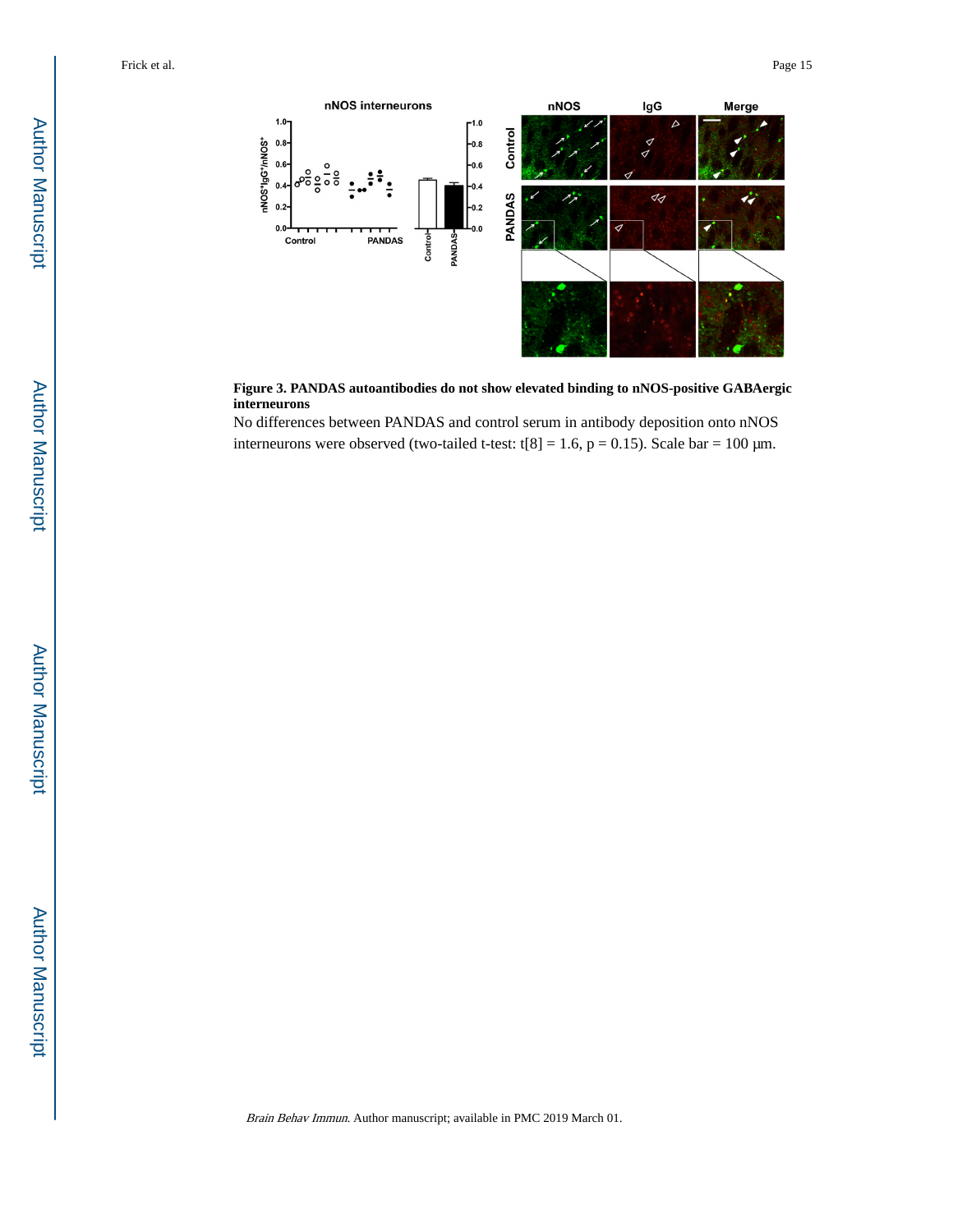

## **Figure 4. Resolution of elevated ChAT binding in post-IVIG serum**

**A.** These patients all showed a significant clinical response to IVIG treatment. Individual patients' changes in the Children's Yale-Brown Obsessive Compulsive Scale (CY-BOCS) score across four evaluation sessions are shown (see also Table 1). Antibody binding to interneurons was assayed at baseline (Visit 1; Figures 1–3) and 12 weeks later (Visit 3). **B.**  IgG binding to ChAT+ interneurons was markedly reduced in serum collected from all five PANDAS patients after IVIG treatment (evaluation 3), relative to baseline (paired t-test: t[4]  $= 4.4$ ;  $p = 0.012$ ). **C.** Change in IgG binding to CINs correlated significantly with improvement in CY-BOCS after IVIG treatment ( $r^2 = 0.86$ , p = 0.023). Scale bar = 100 µm.